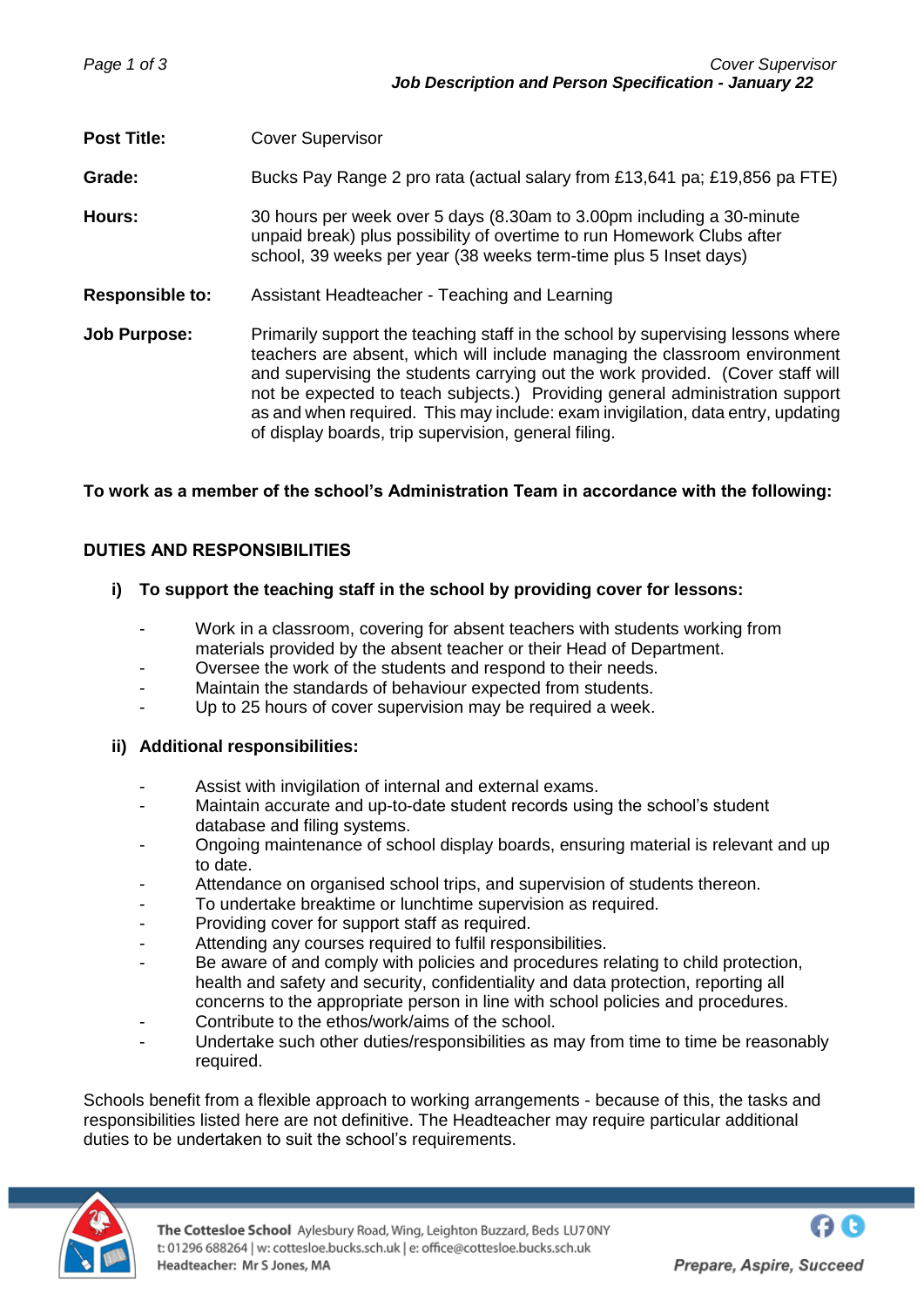### **PERSON SPECIFICATION**

This acts as selection criteria and gives an outline of the types of person and the characteristics required to carry out the post. Please make sure when completing your application form that you give clear examples of how you meet the essential and desirable criteria.

 $1 =$  Application form  $2 =$  Interview  $3 =$  Test and/or Reference  $4 =$  Proof of qualification

|                                                                                                                                       | <b>Essential</b> | <b>Desirable</b> | How             |
|---------------------------------------------------------------------------------------------------------------------------------------|------------------|------------------|-----------------|
|                                                                                                                                       |                  |                  | <b>Measured</b> |
| <b>TRAINING/ QUALIFICATIONS:</b>                                                                                                      |                  |                  |                 |
| Good standard of education, including grade A* - C at<br>GCSE or equivalent in English and Maths, and up to A level<br>or equivalent. | $\checkmark$     |                  | 1, 4            |
| Use of SIMS software                                                                                                                  |                  | $\checkmark$     | 1               |
| High standard of written and spoken English                                                                                           | ✓                |                  | 1, 2            |
| <b>Computer literate</b>                                                                                                              | ✓                |                  | 1, 2, 3         |
| <b>SKILLS AND COMPETENCIES:</b>                                                                                                       |                  |                  |                 |
| Confident working in a classroom setting                                                                                              | $\checkmark$     |                  | 1, 2, 3         |
| Ability to recognise the need for and maintain a high degree<br>of confidentiality                                                    | $\checkmark$     |                  | 1, 2, 3         |
| Ability to work as part of a team                                                                                                     | $\checkmark$     |                  | 1, 2, 3         |
| Ability to organise and prioritise work effectively                                                                                   | $\checkmark$     |                  | 1, 2, 3         |
| Ability to work to deadlines                                                                                                          | ✓                |                  | 1, 2, 3         |
| Ability to communicate with a variety of people in a friendly<br>and professional manner                                              | $\checkmark$     |                  | 1, 2, 3         |
| Attention to detail                                                                                                                   | $\checkmark$     |                  | 1, 2, 3         |
| <b>EXPERIENCE:</b>                                                                                                                    |                  |                  |                 |
| Working with secondary school age young people                                                                                        | $\checkmark$     |                  | 1, 2, 3         |
| Working in an administrative role in a busy office                                                                                    | $\checkmark$     |                  | 1, 2, 3         |
| Setting up and maintaining filing systems                                                                                             | ✓                |                  | 1, 2, 3         |

| Signed |               |
|--------|---------------|
| Name   | (in capitals) |
| Date   |               |

*Please return one signed copy to Judith Woods, HR Manager, and retain the other copy for your records*



The Cottesloe School Aylesbury Road, Wing, Leighton Buzzard, Beds LU70NY t: 01296 688264 | w: cottesloe.bucks.sch.uk | e: office@cottesloe.bucks.sch.uk Headteacher: Mr S Jones, MA